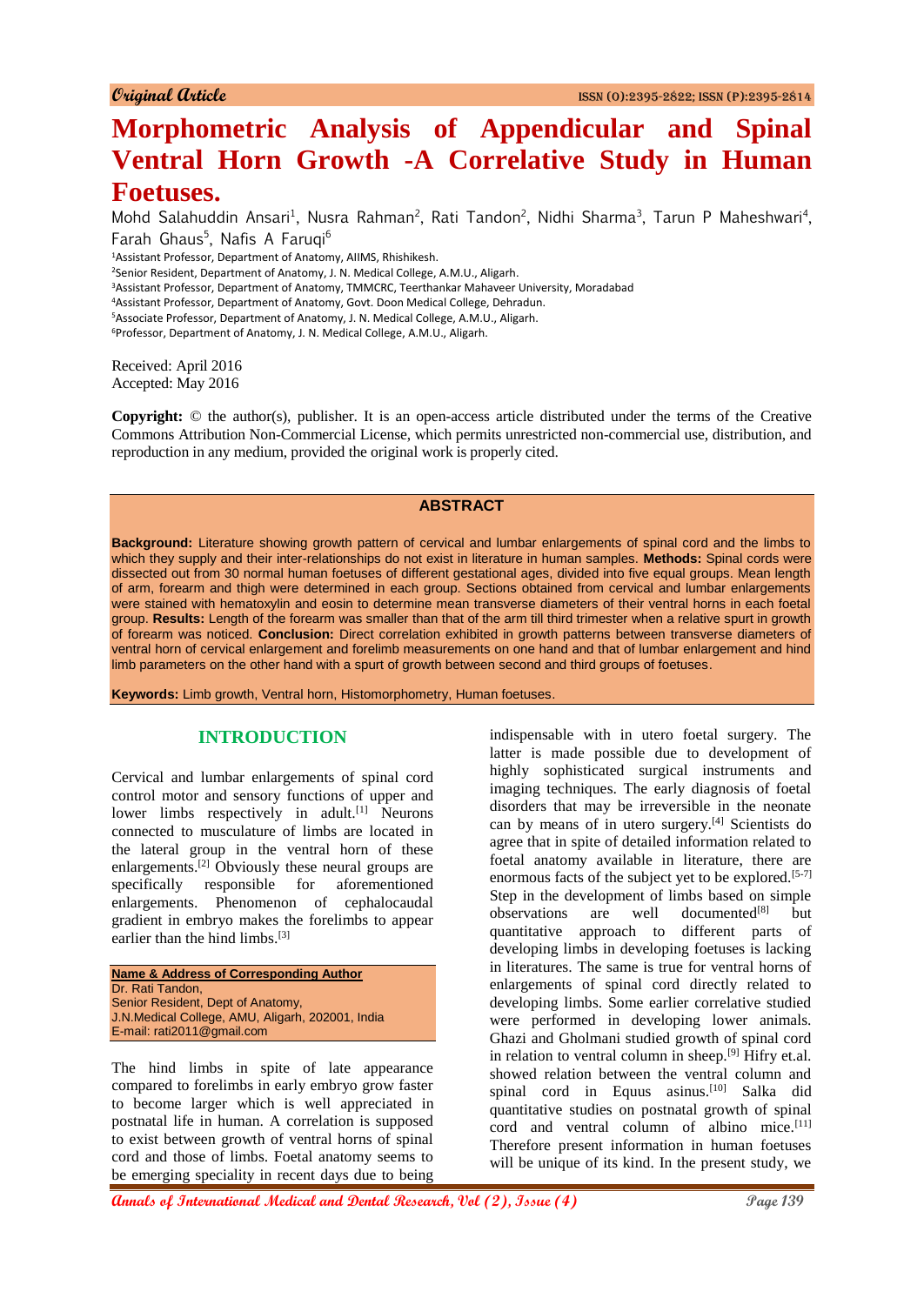#### **Ansari et al; Morphometric Analysis of Appendicular and Spinal Ventral Horn Growth**

have planned to perform quantitative measurements on different parts of both upper and lower limbs and ventral horns of cervical and lumbar enlargements of spinal cord simultaneously in foetuses of different age groups to find out the patterns of their growth. The attempt will also be made to find out correlation between them if any.

#### **MATERIALS AND METHODS**

Thirty formalin fixed human foetuses of either sex preserved in the museum of department of anatomy were procured. All the foetuses were devoid of any apparent anomaly. The length of foot from tip of second toe to back of heel, was measured by Streeter's method to determine the gestational age of foetuses.[12] Foetuses in Groups I, II, III, IV and V were <17 weeks 17-20 weeks, 21-25 weeks, 26- 30 weeks and >30 weeks respectively. Permission was sought from Institutional Ethical Committee before considering the human foetuses for research purposes. Length of arm, forearm and thigh were measured with the help of measuring tape.<sup>[13]</sup> Reference points for measuring arm were angle of acromion process and lateral epicondyle of humerus. Forearm was measured from lateral epicondyle of humerus to radial styloid process. Length of thigh was considered between anterior superior iliac spine and joint line of knee on medial aspect. Spinal cord was exposed in the vertebral canal by laminectomy starting from sacral hiatus to the posterior arch of atlas on each side of midline. Two mm thick slices of spinal cord were obtained at maximum widths of cervical and lumbar enlargements by cross incisions using sharp knife. Seven-micron thick sections received by wax embedding technique were stained with hematoxylin and eosin. The width of the ventral horn perpendicular to its long axis (transverse diameter) was measured with the help of slide micrometer in both cervical and lumbar enlargements of spinal cord. The measurements of arm and forearm lengths of forelimbs (upper limbs) and ventral horn transverse diameters of cervical enlargements were plotted on the graph to find out their pattern of growths and interrelationships. Graphs were also plotted for measurements of thigh length and transverse diameter of ventral grey horn of lumbar enlargement for the same purpose. Transverse diameters of the ventral horns of cervical and lumbar enlargements were also interrelated by finding out their per cent differences in different groups of foetuses.

Lengths of all the three appendicular regions i.e. arm, forearm and thigh, showed steady growth throughout intrauterine life [Figure 4]. Invariably a spurt of growth was noticed in all said regions between second and third group of foetuses. The readings were minimum, as expected in first group i.e. 32.5 mm, 25.0 mm and 37.8 mm respectively which were raised to maximum in group five foetuses i.e. 64.7 mm, 66.7 mm and 74.5 mm respectively [Table 2]. The striking feature in the said readings was relative lengths of arm and forearm. Length of arm was larger compared to forearm in first three groups but in last two groups due to relative spurt in growth of forearm, the later equaled and then slightly increased in length compared to the arm [Table 2], [Figure 4]. Surprisingly this period coincided with quickening which was known to affect growth of limb bones.













#### **RESULTS & DISCUSSION**

**Annals of International Medical and Dental Research, Vol (2), Issue (4)** Page 140